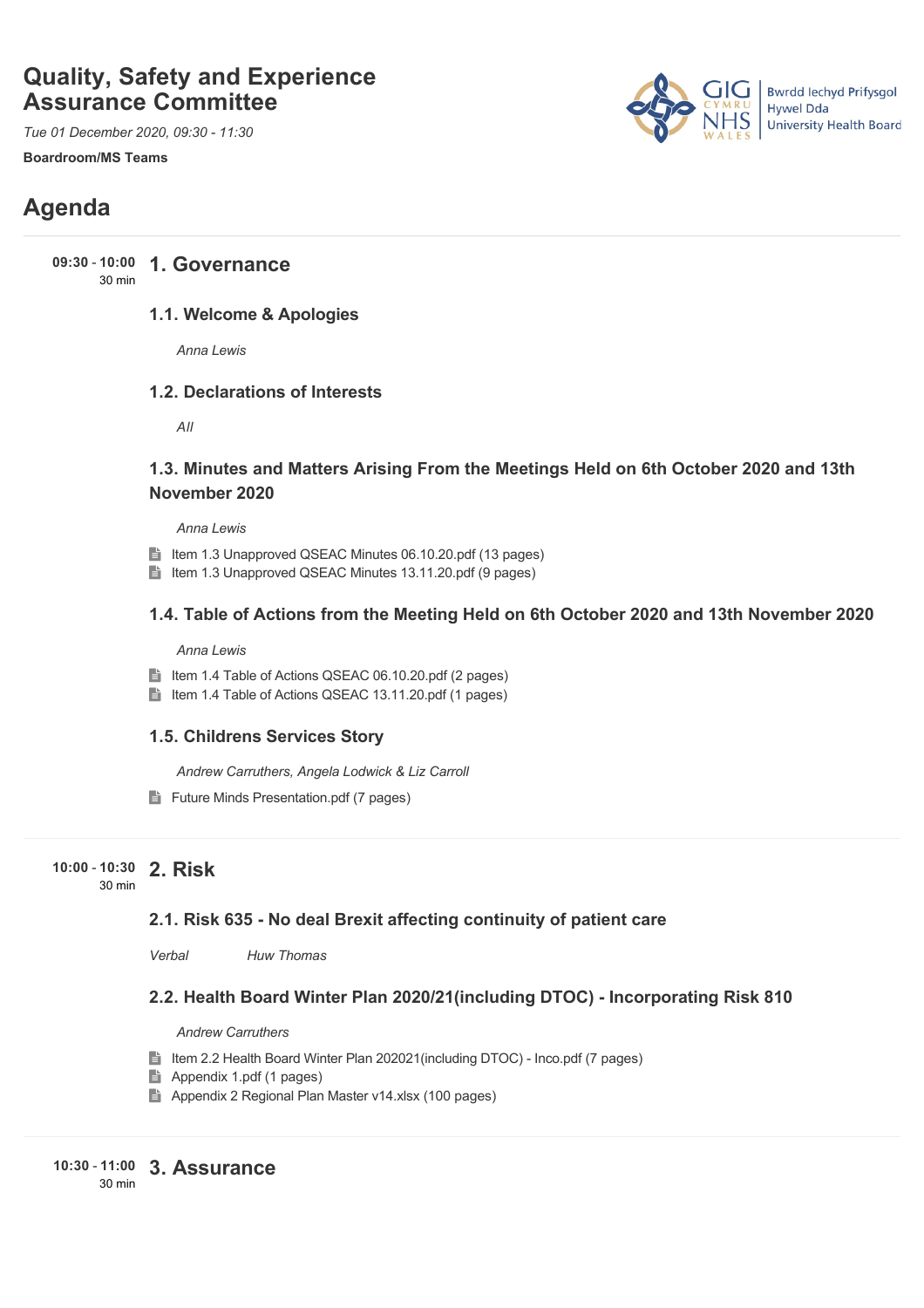#### **3.1. Quality Managements System Approach**

*Sian Passey, John Boulton & Dom Bird*

■ Item 3.1 Quality Management System Approach.pdf (3 pages)

#### **3.2. Children's Services including CAMHS**

*Andrew Carruthers, Sara Rees & Warren Lloyd*

Item 3.2 Children's Services including CAMHS.pdf (15 pages)

#### **3.3. Health & Care Standards Fundamentals of Care Audit 2019**

*Deferred* 

#### **3.4. COVID-19 Risk Assessments**

*Mandy Rayani*

- Item 3.1 COVID-19 Risk Assessments.pdf (3 pages)
- **Appendix 1 Field Hospital Patient Profile Risk Assessments.pdf (3 pages)**
- Appendix 2 YESS Admission Profile RA 20.11.2020 Final.pdf (5 pages)

# **4. Sub Committee Reports 11:00** - **11:10**

10 min

#### **4.1. Operational Quality, Safety and Experience Sub-Committee**

*Alison Shakeshaft*

Item 4.1 OQSESC Report.pdf (3 pages)

#### **4.2. Listening & Learning Sub-Committee**

*Maria Battle & Louise O'Connor*

Item 4.2 L&LSC Report.pdf (4 pages)

#### **4.3. Research & Development (R&D) Sub-Committee**

#### *Philip Kloer*

- Item 4.3 RD SC Report.pdf  $(3 \text{ pages})$
- Appendix 1 R&D Strategy.pdf (9 pages)

#### **5. Operational Groups Update 11:10** - **11:20**

10 min

# **5.1. Effective Clinical Practice**

*Philip Kloer*

 $\Box$  Item 5.1 ECP Group.pdf (4 pages)

#### **5.2. Medicines Management**

*Jennny Pugh-Jones*

 $\blacksquare$  Item 5.2 MM Group.pdf (4 pages)

5 min